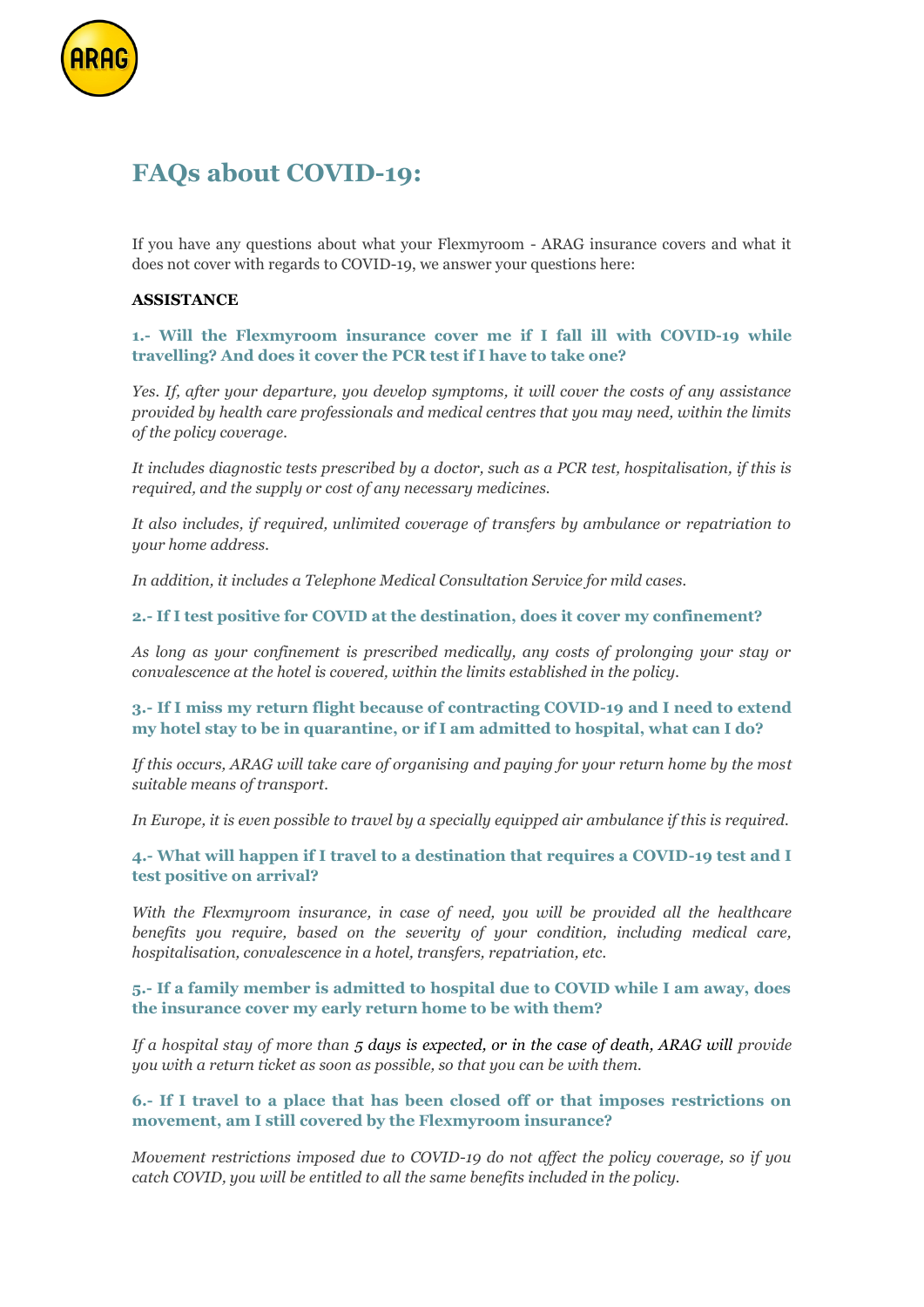

# **7.- What other situations are covered by my Flexmyroom insurance?**

*For example, the reimbursement of the cost of any holidays not taken, the loss of services paid for but not used if you are hospitalised, and the provision of a chauffeur in case of need, among other services. In general, regarding any assistance covered by the policy, there is no limitation or restriction of any kind due to COVID-19, nor due to pandemics or quarantines in general. Therefore, anything related to COVID will be covered under the same conditions as any other illness covered by the policy.*

#### **8.- In that case, what aspects are not covered?**

*Whatever is not specifically covered in the policy, which is really very little.*

# **9.- If I have any more questions what should I do?**

*Contact us a[t asistencia@arag.es](mailto:asistencia@arag.es) and/or call us on +34 915 661 588*

*We recommend that you read the General Terms and Conditions of the policy to learn about what is covered, what the limits are and any exclusions*